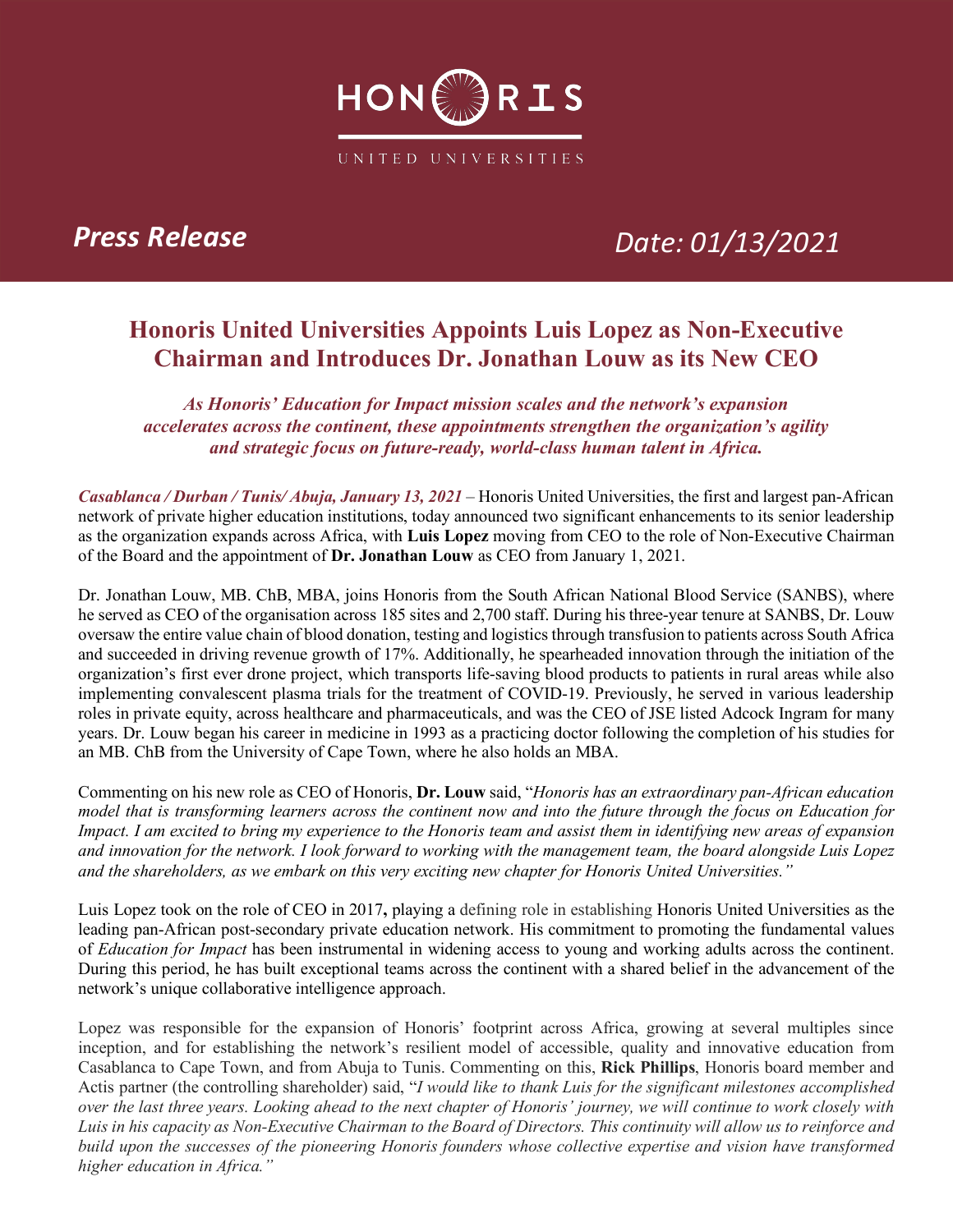

### *Press Release Date: 01/13/2021*

Lopez' focus on digital, skilling and employability initiatives led to the establishment of the Honoris Academic Council, Honoris Online Academy and the creation of a range of 21<sup>st</sup> Century learning environments such as the iLeadLAB makerspaces at the REGENT Business School, the iTeachLab at MANCOSA School of Education in South Africa, and the incorporation of coding as a fundamental skill for all Honoris students.

The healthcare sector advanced significantly during Lopez's time as CEO with the addition of Tunisia's leading health sciences education Group UPSAT to the network in 2018, contributing to establishing Tunisia as a regional hub of excellence for health education in Africa. Lopez was also fundamental in building the cutting-edge purpose-built Medical Simulation Centre in the heart of Tunis, which was recently accredited by the Society for Simulation in Healthcare (SSIH) – the world's largest healthcare simulation accreditation body; and the advancement of STEM education capabilities across Francophone Africa by welcoming the Esprit Group into the network in December 2020.

Lopez also implemented the network's first global HR policy with the rollout of the Honoris Global Code of Conduct (CoC) and a new Ethics Hotline for the entire platform, accessible to staff and students. Commenting on his time as CEO and his new role as Non-Executive Chairman of the Board, **Luis Lopez** said, "*Serving as CEO of Honoris has been extremely rewarding personally and professionally. In working with exceptional individuals and teams, holding steady to our values of collaborative intelligence, mobility, and agility, we have succeeded in our goal to establish Honoris as a pioneering and trusted education leader in Africa. I look forward to working alongside our Board of Directors in providing continuity and reassurance to Honoris' strategy development, planning and operational direction. This is an incredibly exciting time to be at Honoris as we welcome Dr. Jonathan Louw as the new CEO. I wish him and the teams continued success and will support them on their strong mission of purpose-guided leadership in education for Africa's future."*

Under Lopez' stewardship, Honoris welcomed its first West African institution with Nile University of Nigeria in July 2020, adding to its pedagogical capabilities in health education. Today Honoris network consists of 14 institutions in 10 countries and 32 cities with 57,000 students, amassing significant expertise in contact, distance and online education.

### **About Honoris United Universities**

Honoris United Universities is the first and largest pan-African private higher education network committed to educating the next generation of African leaders and professionals able to impact regionally in a globalized world. Collaborative intelligence, cultural agility and mobile mind-sets and skills are at the heart of Honoris' vision of higher education. Honoris United Universities joins the expertise of its member institutions to develop world-class African Human talent that is competitive in today's fast-paced, demanding and increasingly digitized labour and start-up markets.

Honoris United Universities gathers a community of **57,000** students on **70** campuses, learning centres and via on-line, in **10** countries and **32** cities. The network counts **14** institutions: multidisciplinary universities, specialized schools, technical and vocational institutes, contact, distance, and online institutions. Students have an opportunity to experience exclusive partnerships and exchange programs in more than **85** universities across Europe and the United States. Over **300** degrees are offered in Medicine, Health Sciences, Engineering, IT, Business, Law, Architecture, Creative Arts and Design, Media, Political Science and Education.

Honoris United Universities. Education for Impact®. www.honoris.net